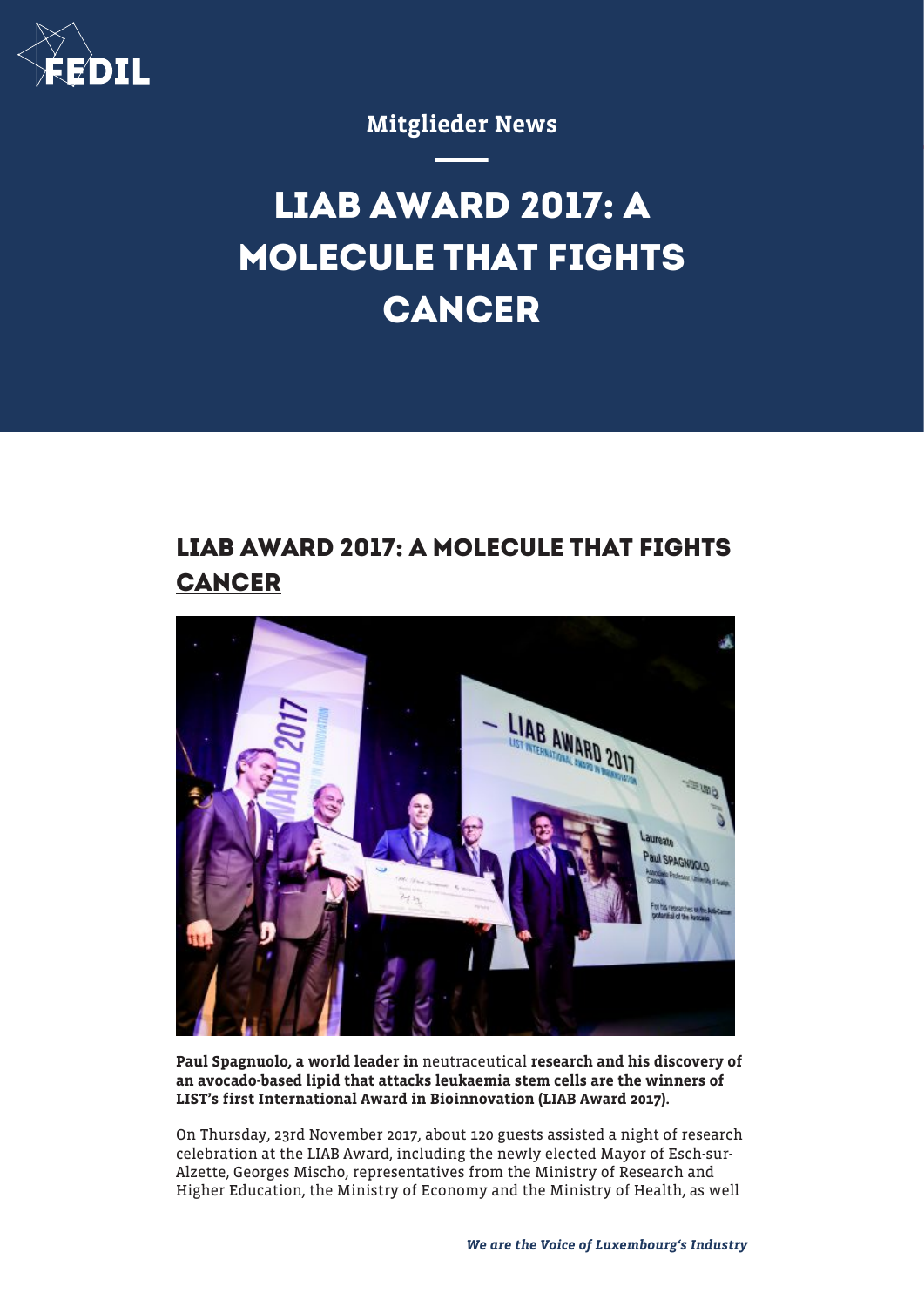

as colleagues from the University of Luxembourg and Luxembourg's other research institutions.

During the ceremony, the work of Dr Paul Spagnuolo, who runs a unique laboratory positioned amongst the world leaders in food, nutrition and nutraceutical research at the University of Guelph in Ontario, Canada, was rewarded with the first LIAB Award, receiving a check of 10,000 euros, courtesy of PM-International. In his in-depth presentation, Paul Spagnuolo demonstrated his latest discoveries, on how Avocatin B, a lipid contained in the avocado, showed impressive positive effects in the treatment of leukaemia patients. In particular, he highlighted the cell and molecular mechanisms by which Avocatin B selectively targets and eliminates leukaemia stem cells.

#### A celebration of collaborative research (research with industry partners)

Through the LIAB Award and its over 30 candidates from more than 16 countries, the Luxembourg Institute of Science and Technology (LIST) and its partner PM-International have succeeded in connecting Luxembourg to some of the best researchers in the field of bioinnovation. Cell biology is a central theme in Luxembourg's research landscape and a great amount of innovative applications are currently made possible through the identification and extraction of molecules, spanning fields such as medicine, agriculture, greentech, cosmetics, circular economy and so on.

Exemplified by Paul Spagnuolo's work, the LIAB award rewards research findings and technologies that are particularly likely to be transferred to the market. The award takes a deep look into natural objects found in our environment, like a plant, or an avocado (which is a fruit, not a vegetable!). This type of research is carried out at LIST as part of its environmental activities. In its laboratories, LIST's interests include the molecular composition of plants in order to discover specific molecules with specific properties. A research team is also devoted to exploiting natural biological raw materials and try not only to elucidate underlying mechanisms of plant cell wall biopolymer formation and deconstruction but also to valorize plant biomass as a source for bioenergy and biopolymers for innovative and commercially interesting applications.

#### Shared laboratories with PM-International

The LIAB Award is sponsored by PM-International, a Luxembourg-based nutrition company specialized in premium dietary supplements and health products. This collaboration is in no way coincidental. LIST and PM-International have been working together on innovative bioactive molecules for dietary supplements and cosmetics for about a year.

Shared laboratories between the two partners have been set-up in LIST's main laboratory building in Belvaux. This joint infrastructure facilitates operations and investments in the extraction and transformation of plant-derived molecules. Thanks to this type of research based on close collaboration with industrial partners, LIST meets the concrete needs of the market.

The LIAB Award 2017 is also highly symbolic for the Research and Innovation Campus of Esch-Belval that unites many of Luxembourg's public research players, such as the Universtiy, FNR, LIH, LISER as well as its partners from Luxinnovation and Technoport. Thanks to this spotlight, the Mayor of Esch-sur-Alzette highlighted the importance of innovation and research as a great asset in view of 2022, when the City of Esch-sur-Alzette will be the European Capital of Culture.

#### [www.list.lu](http://www.list.lu)